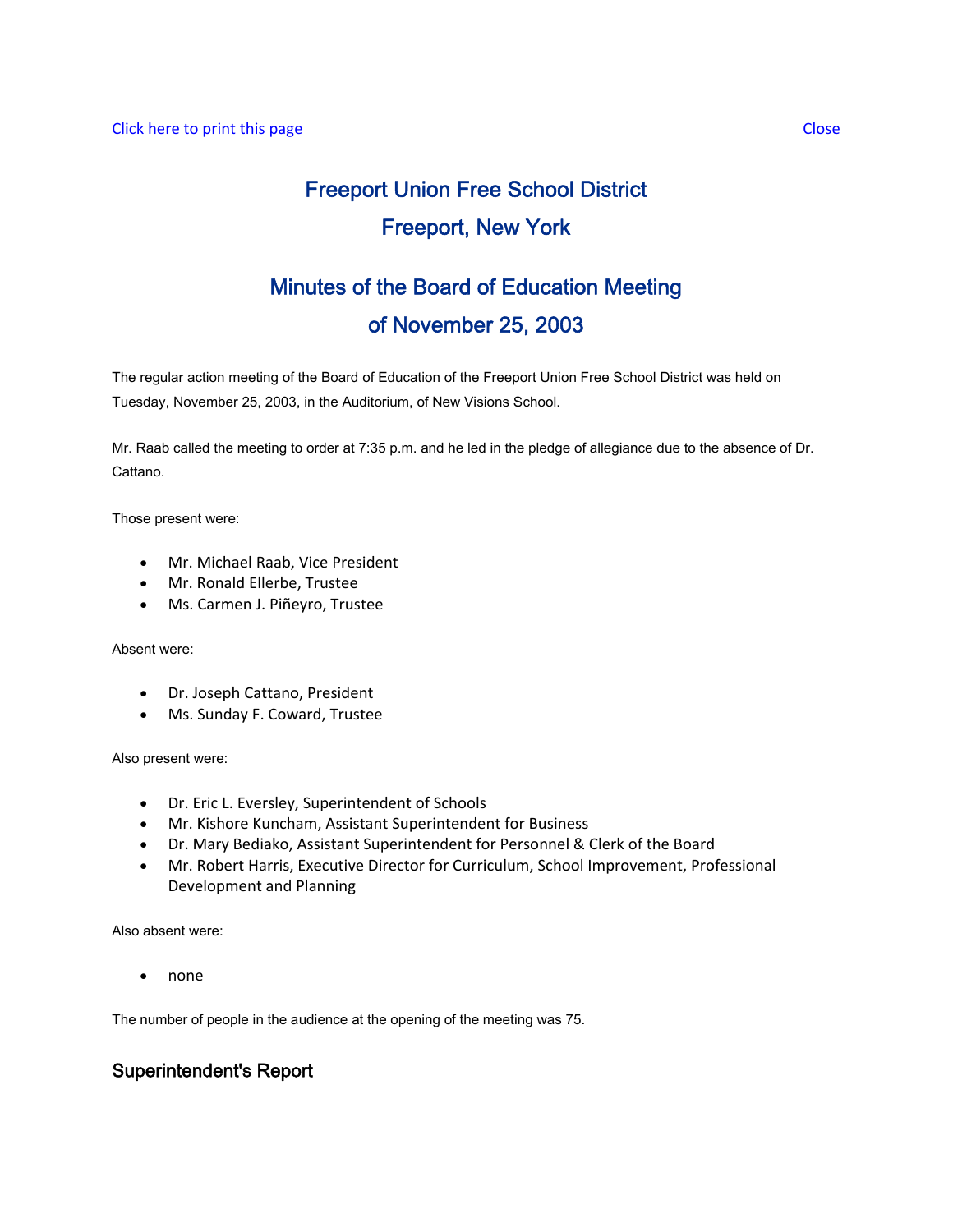Dr. Eric L. Eversley, Superintendent of Schools introduced Ms. Renee Crump, Principal of New Visions School. Ms. Crump introduced the students from the New Visions 4 th Grade Chorus, and under the direction of Ms. Ruth Breidenbach, they gave a musical presentation titled "Milly and Macy's Parade" for the enjoyment of the Board of Education and the assembled guests.

Dr. Eversley announced that the Varsity Football Team had won the Nassau County Championship.

The Superintendent also spoke about the f actors and strategies contributing to Freeport Public School District 's improvement on the New York State Assessment tests. (as attached)

## Questions from the Public

The public was then given the opportunity to address the Board of Education. Each speaker was allowed to address the Board for six minutes. The Board and administration addressed the comments from the public. Board of Education Committee Reports

It was announced that the Nassau-Suffolk School Boards Association was having their semi-annual Dinner on December 1, 2003.

## Items for Action

 On a motion by Ms. Piñeyro and a second by Mr. Ellerbe the following items, on a consent agenda, were approved unanimously :

# Acceptance of the Minutes

Resolved that the Board of Education hereby accepts the minutes of the following meetings as written:

- October 8, 2003;
- October 29, 2003; and,
- November 5, 2003

### Leave of Absence

Resolved that the Board hereby grants a request for leave as listed in the following Change of Status Report:

- Mysti Williams, part-time Teaching Assistant, effective November 10, 2003 through February 27, 2004, for FMLA due to health.
- James Taylor, Custodian, effective November 10, 2003 through December 8, 2003, for health reasons.
- Melody Rogers, Special Education Teacher, effective November 19, 2003 through June 30, 2004, for FMLA.
- Theresa LoGatto, part-time Teaching Assistant, effective October 7, 2003 through December 10, 2003, for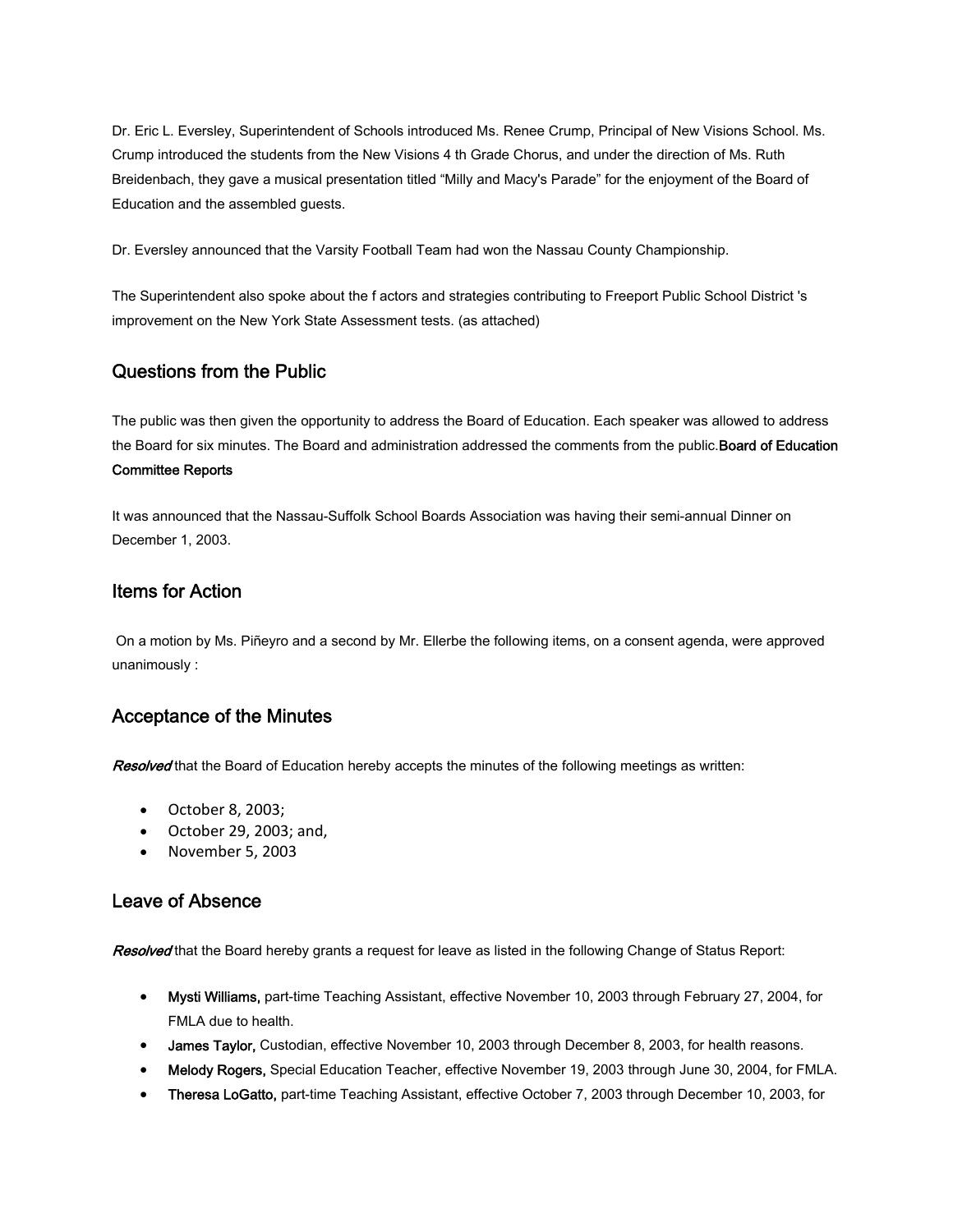health reasons.

### Change of Status

Resolved that the Board of Education for the Freeport Union Free School District hereby grants a request for an change of status as listed in the following Change of Status Report:

• **Nancy Stolz,** Math Teacher, extension of a leave, through January 30, 2004, for personal reasons

# Resignation of Staff

Resolved that the Board of Education of the Freeport Union Free School District hereby accepts the letter(s) of resignation from the following staff members as listed :

- Brendan Foley, part-time Teaching Assistant, effective November 7, 2003.
- Antoinette McLean, School Psychologist, effective December 12, 2003.
- Carl Barkley, Assistant Manager of Information Technology, effective November 28, 2003.

# Appointment of Staff Report

#### Probationary Appointments

Resolved t hat the Board of Education of the Freeport Union Free School District, upon the recommendation of the Superintendent, hereby appoints the individuals listed in the attached Appointment of Staff Report - Probationary, in accordance with the rules of the Board of Regents. These individuals shall posses appropriate certification allowing them to serve as teachers in the public schools of New York :

Kelly Wallace, Special Education Teacher, (replacing A. Mehlinger, retired) this probationary appointment is effective December 1, 2003 through November 30, 2006. Compensation for this appointment is on step 4-2D of the U5D Schedule at \$61,718. Assignment: Bayview.

#### Permanent Substitute

Resolved that the Board hereby approves the permanent substitute teacher(s) as listed in the attached Appointment of Staff report

• **Desiree Zamot**, Permanent Substitute (replacing M. Filaski, resigned) a temporary appointment effective January 5, 2004 through June 30, 2004. Compensation will be according to the Substitute Pay Rate at \$125 per day. Assignment: Dodd.

#### Teacher Assistant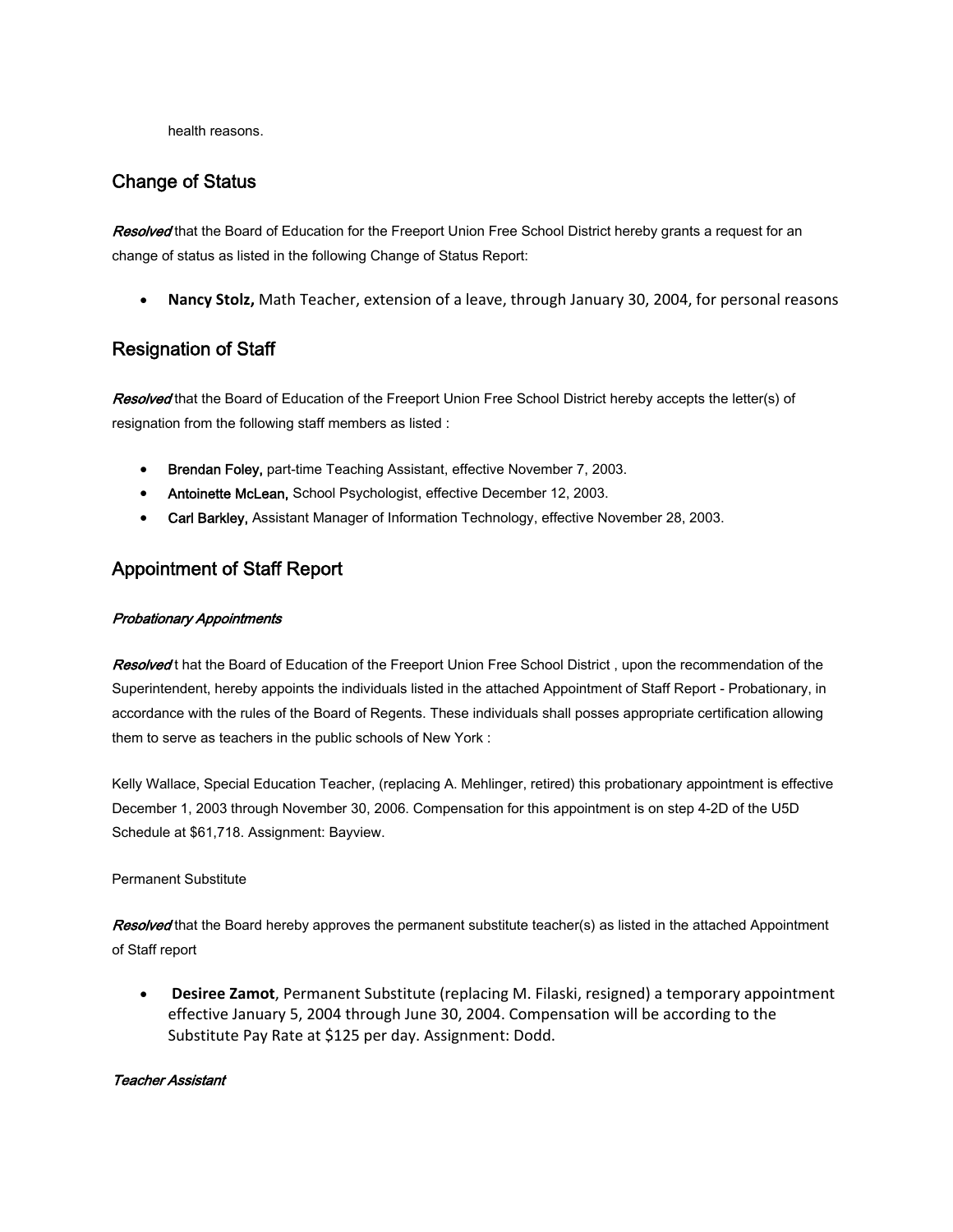Resolved that the Board of Education of the Freeport Union Free School District, upon the recommendation of the Superintendent, hereby appoints the individuals listed in the attached Appointment of Staff Report - Teacher Assistant Category, in accordance with the rules of the Board of Regents. These individuals shall posses appropriate certification allowing them to serve as teachers assistants in the public schools of New York.

- Simone Boyd-DeCastro, part-time Teaching Assistant, (replacing J. Joseph, resigned) this appointment is effective November 12, 2003. Compensation will be according to the FTAA Contract at \$6,899. Assignment: Bayview.
- Diane Cassidy, part-time Teaching Assistant, (replacing B. Foley, resigned) this appointment is effective November 17, 2003. Compensation will be according to the FTAA Contract at \$6,899. Assignment: Atkinson

#### Civil Service Category Appointments

Resolved that the Board of Education hereby appoints the individuals as listed in the attached Appointment of Staff Report - Civil Service, in accordance with Civil Service Rules and Regulations.

- Donald Smith, Security Aide, (replacing R. Torre, deceased) this probationary appointment is effective November 18, 2003 for a period of 26 weeks upon Civil Service approval. Compensation will be \$14,640. Assignment: Columbus.
- Marcel LaGuerre, Security Aide, (replacing G. Cubilette, terminated) this probationary appointment is effective November 10, 2003 for a period of 26 weeks upon Civil Service approval. Compensation will be \$14,640. Assignment: Archer.
- Maxi Francois, Security Aide, (replacing M. Legette, resigned) this probationary appointment is effective November 10, 2003 for a period of 26 weeks upon Civil Service approval. Compensation will be \$14,640. Assignment: FHS.

#### Acceptance of the Minutes on the Committees on Special Education and Preschool Special Education

Resolved that the Board of Education hereby accepts the minutes of the meetings of the committees on special education and preschool special education for the following dates:

- October 8, 2003;
- October 20, 2003;
- October 22, 2003;
- October 24, 2003;
- November 3, 2003;
- November 6, 2003;
- November 7, 2003;
- November 10, 2003;
- November 13, 2003;
- November 14, 2003; and,
- November 18, 2003.

# Acceptance of a gift

Be It **Resolved** that the Board of Education of the Freeport Union Free School District hereby accepts, with gratitude,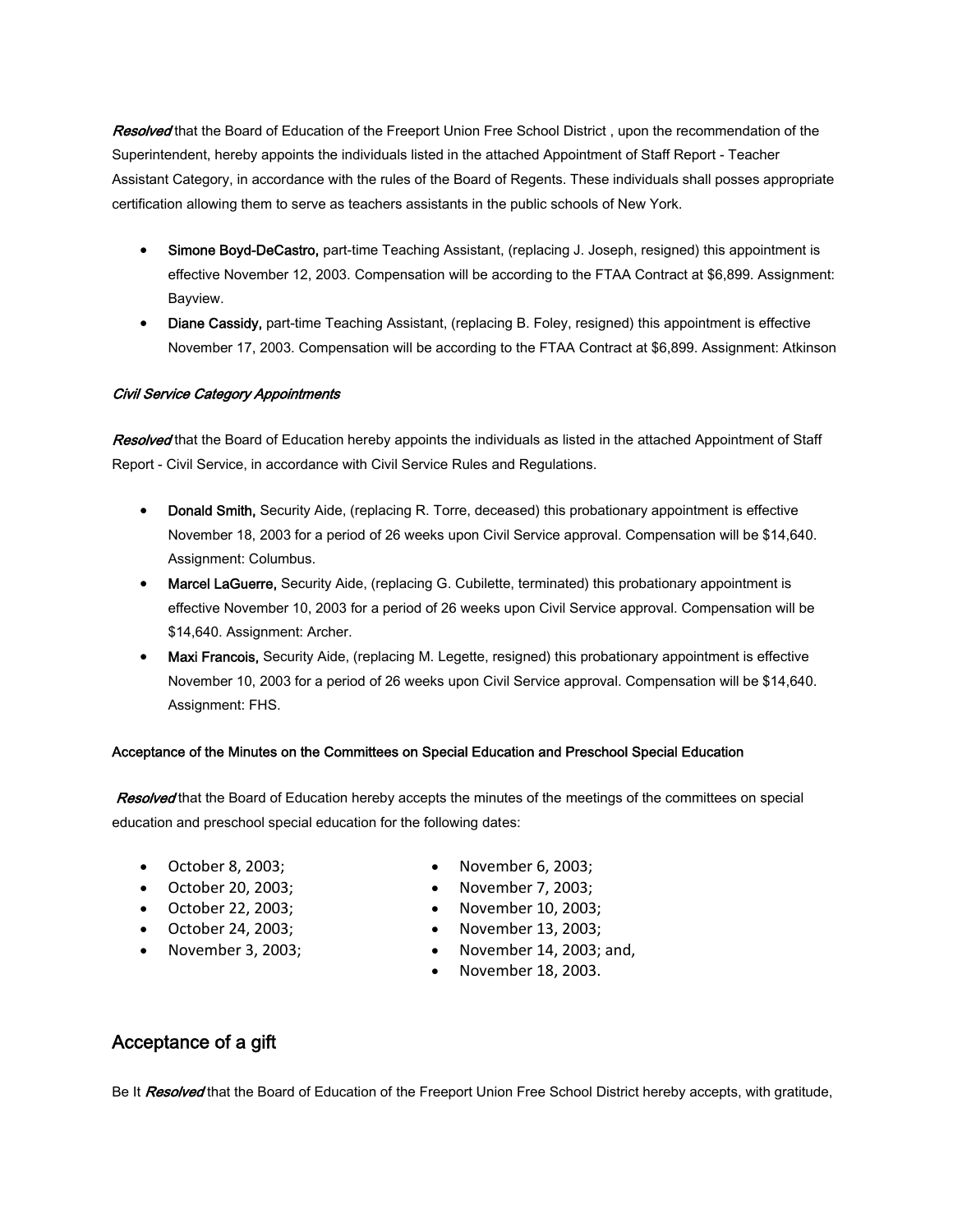a gift from Paul Johnson. Mr. Johnson has donated a Roland VS880 digital tape recorder and Roland VS8F-1 expansion board valued at \$1,875.

## Resolution to Approve 2003/2004 Salaries for Certain Central Office Administrators

Mr. Ellerbe made the following motion:

Be It Resolved that the Board of Education of the Freeport Union Free School District hereby approves the salary increases and benefits for the following Central Office employees:

- Sophie Codispodo, Transportation Supervisor
- Spiro Colaitis, Director of Buildings & Grounds
- Jeannie Romeo, School Lunch Director
- Carol Peters, Manager of Computer Operations
- Carl Barkley, Assistant Manager of Information Technology

These employees shall receive the same salary increases, 2.95%, and increments as provided to the members of the Freeport School Administrators Association for the 2003-2004 school year. These increases are for the period July 1, 2003 through June 30, 2004.

The motion was seconded by Ms. Piñeyro and passed unanimously. Ellerbe, Piñeyro and Raab.

#### Executive Session

At 8:30 p.m. a motion was made by Mr. Ellerbe to go into Executive Session to discuss a particular matter of personnel.

The motion was seconded by Ms. Piñeyro and the motion passed.

The vote was: Ellerbe, Piñeyro and Raab.

At 9:55 p.m. on a motion by Ms. Piñeyro and a second Mr. Ellerbe the Board returned to open session. The vote was: Ellerbe, Piñeyro and Raab.

#### **Adjournment**

 At 9:56 p.m., with no other business, on a motion by Mr. Raab and seconded by Ms. Piñeyro the Board adjourned the meeting. The vote was unanimous: Ellerbe, Piñeyro and Raab.